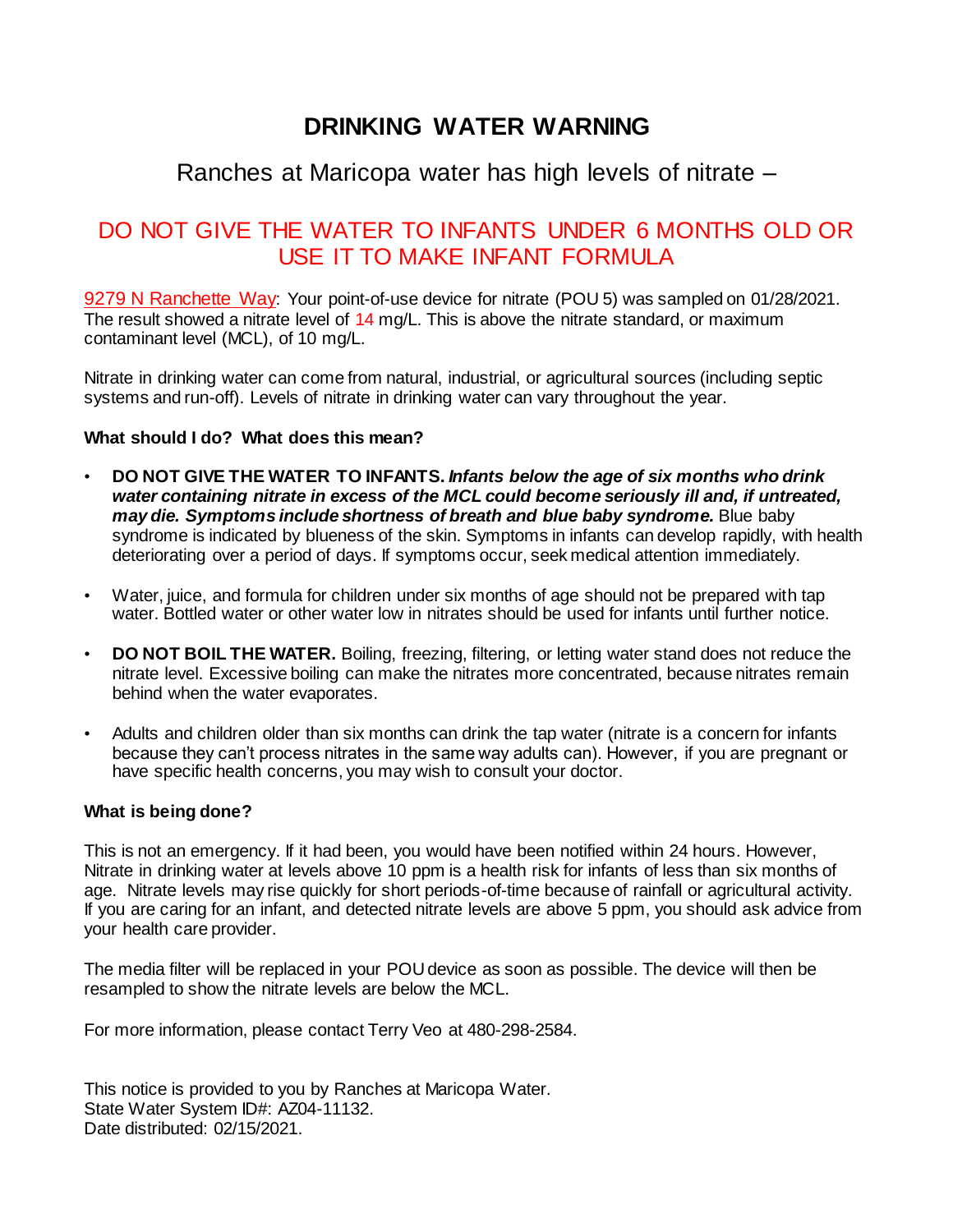## Ranches at Maricopa water has high levels of nitrate –

## DO NOT GIVE THE WATER TO INFANTS UNDER 6 MONTHS OLD OR USE IT TO MAKE INFANT FORMULA

48135 W Quail Run Way: Your point-of-use device for nitrate (POU 7) was sampled on 01/28/2021. The result showed a nitrate level of 15 mg/L. This is above the nitrate standard, or maximum contaminant level (MCL), of 10 mg/L.

Nitrate in drinking water can come from natural, industrial, or agricultural sources (including septic systems and run-off). Levels of nitrate in drinking water can vary throughout the year.

#### **What should I do? What does this mean?**

- **DO NOT GIVE THE WATER TO INFANTS.** *Infants below the age of six months who drink water containing nitrate in excess of the MCL could become seriously ill and, if untreated, may die. Symptoms include shortness of breath and blue baby syndrome.* Blue baby syndrome is indicated by blueness of the skin. Symptoms in infants can develop rapidly, with health deteriorating over a period of days. If symptoms occur, seek medical attention immediately.
- Water, juice, and formula for children under six months of age should not be prepared with tap water. Bottled water or other water low in nitrates should be used for infants until further notice.
- **DO NOT BOIL THE WATER.** Boiling, freezing, filtering, or letting water stand does not reduce the nitrate level. Excessive boiling can make the nitrates more concentrated, because nitrates remain behind when the water evaporates.
- Adults and children older than six months can drink the tap water (nitrate is a concern for infants because they can't process nitrates in the same way adults can). However, if you are pregnant or have specific health concerns, you may wish to consult your doctor.

#### **What is being done?**

This is not an emergency. If it had been, you would have been notified within 24 hours. However, Nitrate in drinking water at levels above 10 ppm is a health risk for infants of less than six months of age. Nitrate levels may rise quickly for short periods-of-time because of rainfall or agricultural activity. If you are caring for an infant, and detected nitrate levels are above 5 ppm, you should ask advice from your health care provider.

The media filter will be replaced in your POU device as soon as possible. The device will then be resampled to show the nitrate levels are below the MCL.

For more information, please contact Terry Veo at 480-298-2584.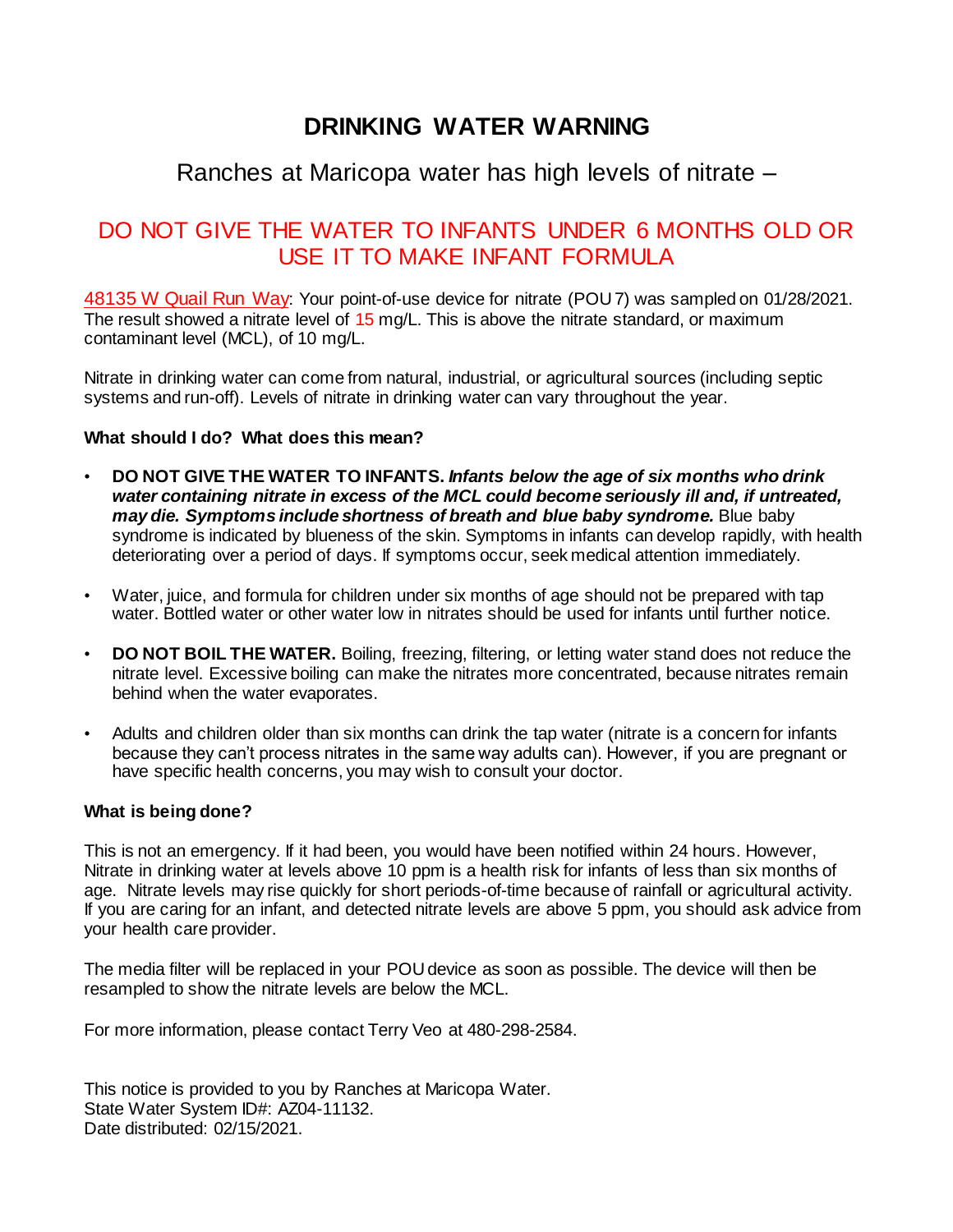## Ranches at Maricopa water has high levels of nitrate –

## DO NOT GIVE THE WATER TO INFANTS UNDER 6 MONTHS OLD OR USE IT TO MAKE INFANT FORMULA

9278 N Salmonson Way: Your point-of-use device for nitrate (POU 10) was sampled on 01/27/2021. The result showed a nitrate level of 19 mg/L. This is above the nitrate standard, or maximum contaminant level (MCL), of 10 mg/L.

Nitrate in drinking water can come from natural, industrial, or agricultural sources (including septic systems and run-off). Levels of nitrate in drinking water can vary throughout the year.

#### **What should I do? What does this mean?**

- **DO NOT GIVE THE WATER TO INFANTS.** *Infants below the age of six months who drink water containing nitrate in excess of the MCL could become seriously ill and, if untreated, may die. Symptoms include shortness of breath and blue baby syndrome.* Blue baby syndrome is indicated by blueness of the skin. Symptoms in infants can develop rapidly, with health deteriorating over a period of days. If symptoms occur, seek medical attention immediately.
- Water, juice, and formula for children under six months of age should not be prepared with tap water. Bottled water or other water low in nitrates should be used for infants until further notice.
- **DO NOT BOIL THE WATER.** Boiling, freezing, filtering, or letting water stand does not reduce the nitrate level. Excessive boiling can make the nitrates more concentrated, because nitrates remain behind when the water evaporates.
- Adults and children older than six months can drink the tap water (nitrate is a concern for infants because they can't process nitrates in the same way adults can). However, if you are pregnant or have specific health concerns, you may wish to consult your doctor.

#### **What is being done?**

This is not an emergency. If it had been, you would have been notified within 24 hours. However, Nitrate in drinking water at levels above 10 ppm is a health risk for infants of less than six months of age. Nitrate levels may rise quickly for short periods-of-time because of rainfall or agricultural activity. If you are caring for an infant, and detected nitrate levels are above 5 ppm, you should ask advice from your health care provider.

The media filter will be replaced in your POU device as soon as possible. The device will then be resampled to show the nitrate levels are below the MCL.

For more information, please contact Terry Veo at 480-298-2584.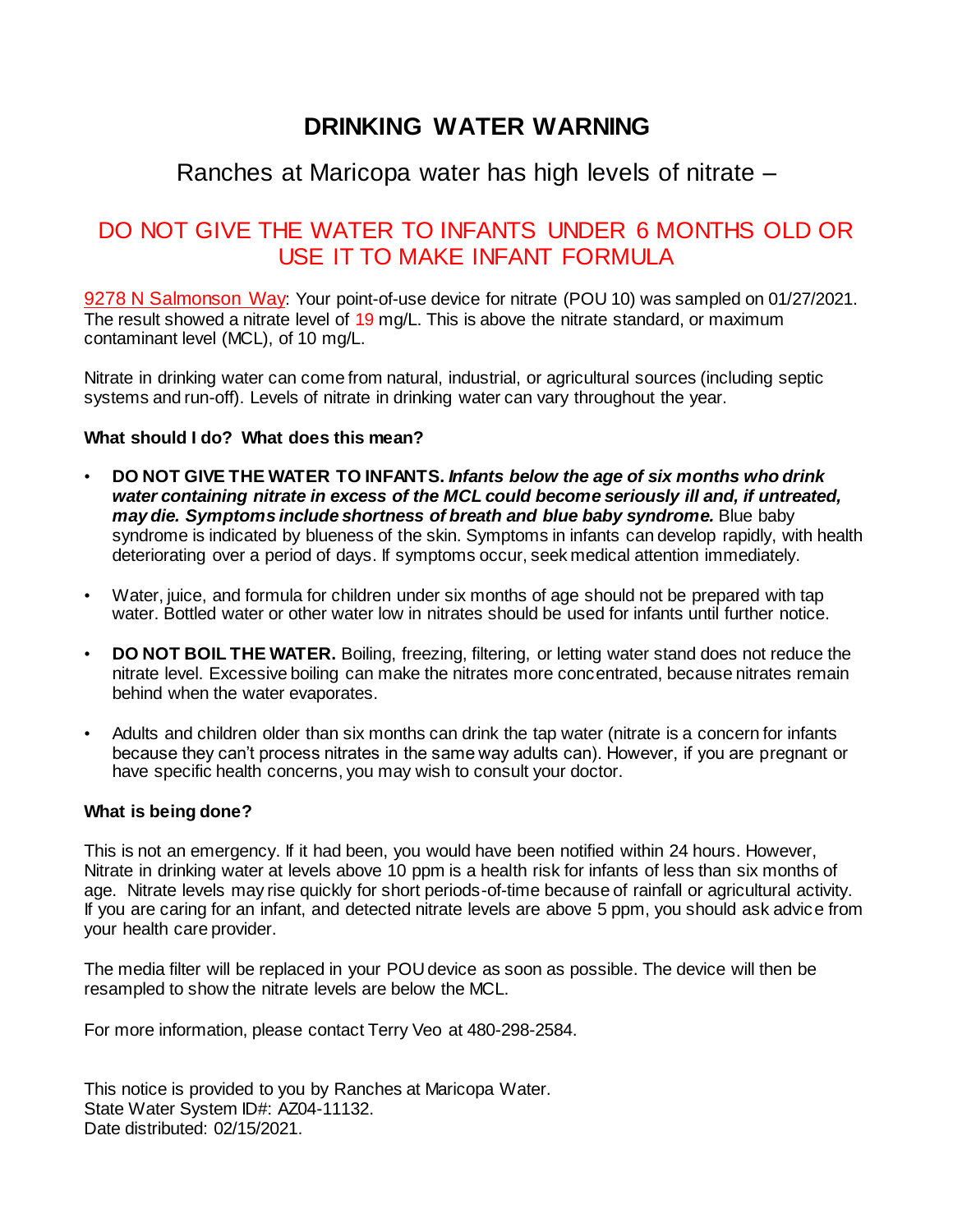## Ranches at Maricopa water has high levels of nitrate –

## DO NOT GIVE THE WATER TO INFANTS UNDER 6 MONTHS OLD OR USE IT TO MAKE INFANT FORMULA

9775 N Salmonson Way: Your point-of-use device for nitrate (POU 15) was sampled on 01/28/2021. The result showed a nitrate level of 12 mg/L. This is above the nitrate standard, or maximum contaminant level (MCL), of 10 mg/L.

Nitrate in drinking water can come from natural, industrial, or agricultural sources (including septic systems and run-off). Levels of nitrate in drinking water can vary throughout the year.

#### **What should I do? What does this mean?**

- **DO NOT GIVE THE WATER TO INFANTS.** *Infants below the age of six months who drink water containing nitrate in excess of the MCL could become seriously ill and, if untreated, may die. Symptoms include shortness of breath and blue baby syndrome.* Blue baby syndrome is indicated by blueness of the skin. Symptoms in infants can develop rapidly, with health deteriorating over a period of days. If symptoms occur, seek medical attention immediately.
- Water, juice, and formula for children under six months of age should not be prepared with tap water. Bottled water or other water low in nitrates should be used for infants until further notice.
- **DO NOT BOIL THE WATER.** Boiling, freezing, filtering, or letting water stand does not reduce the nitrate level. Excessive boiling can make the nitrates more concentrated, because nitrates remain behind when the water evaporates.
- Adults and children older than six months can drink the tap water (nitrate is a concern for infants because they can't process nitrates in the same way adults can). However, if you are pregnant or have specific health concerns, you may wish to consult your doctor.

#### **What is being done?**

This is not an emergency. If it had been, you would have been notified within 24 hours. However, Nitrate in drinking water at levels above 10 ppm is a health risk for infants of less than six months of age. Nitrate levels may rise quickly for short periods-of-time because of rainfall or agricultural activity. If you are caring for an infant, and detected nitrate levels are above 5 ppm, you should ask advice from your health care provider.

The media filter will be replaced in your POU device as soon as possible. The device will then be resampled to show the nitrate levels are below the MCL.

For more information, please contact Terry Veo at 480-298-2584.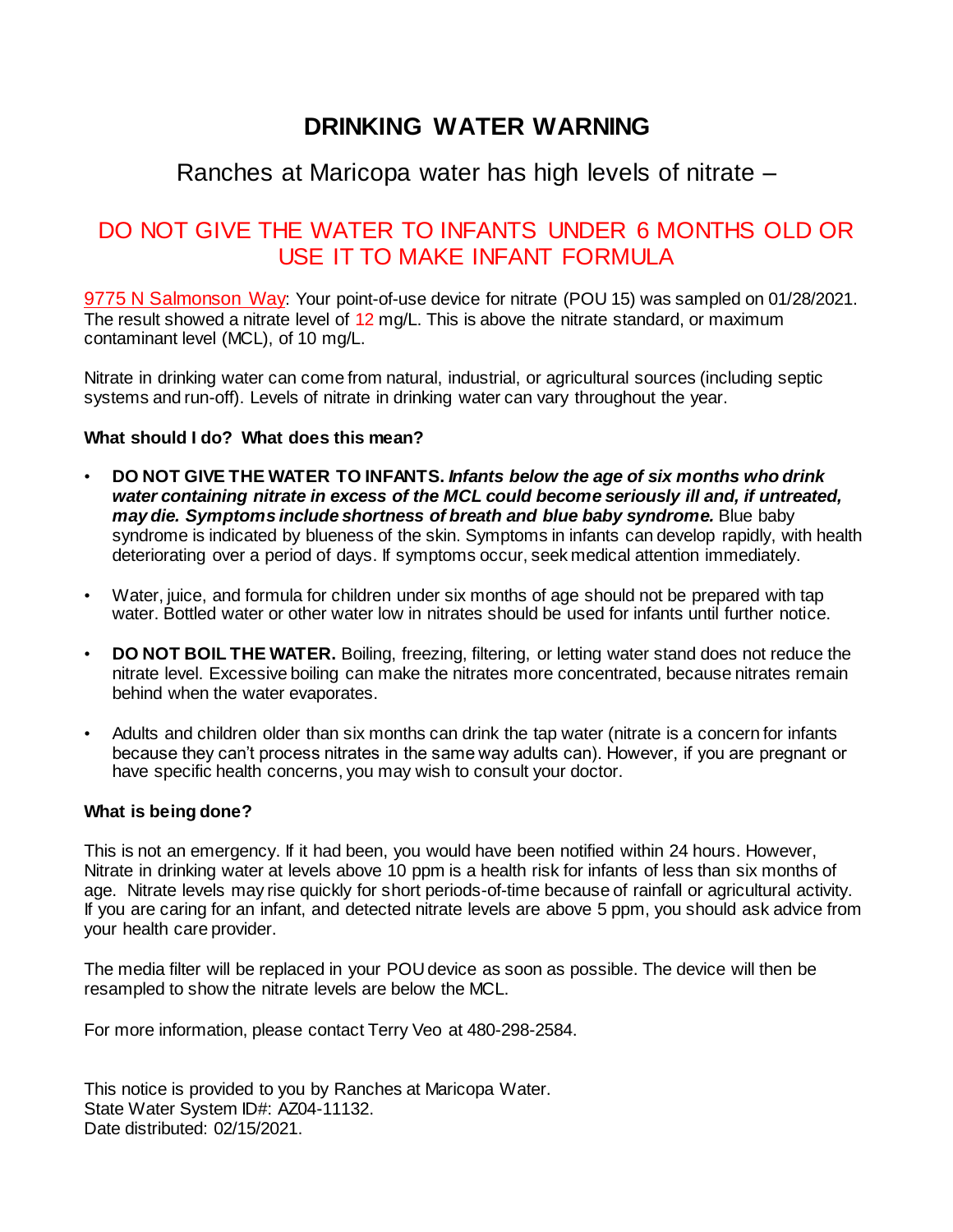## Ranches at Maricopa water has high levels of nitrate –

## DO NOT GIVE THE WATER TO INFANTS UNDER 6 MONTHS OLD OR USE IT TO MAKE INFANT FORMULA

9527 N Salmonson Way: Your point-of-use device for nitrate (POU 17) was sampled on 01/27/2021. The result showed a nitrate level of 19 mg/L. This is above the nitrate standard, or maximum contaminant level (MCL), of 10 mg/L.

Nitrate in drinking water can come from natural, industrial, or agricultural sources (including septic systems and run-off). Levels of nitrate in drinking water can vary throughout the year.

#### **What should I do? What does this mean?**

- **DO NOT GIVE THE WATER TO INFANTS.** *Infants below the age of six months who drink water containing nitrate in excess of the MCL could become seriously ill and, if untreated, may die. Symptoms include shortness of breath and blue baby syndrome.* Blue baby syndrome is indicated by blueness of the skin. Symptoms in infants can develop rapidly, with health deteriorating over a period of days. If symptoms occur, seek medical attention immediately.
- Water, juice, and formula for children under six months of age should not be prepared with tap water. Bottled water or other water low in nitrates should be used for infants until further notice.
- **DO NOT BOIL THE WATER.** Boiling, freezing, filtering, or letting water stand does not reduce the nitrate level. Excessive boiling can make the nitrates more concentrated, because nitrates remain behind when the water evaporates.
- Adults and children older than six months can drink the tap water (nitrate is a concern for infants because they can't process nitrates in the same way adults can). However, if you are pregnant or have specific health concerns, you may wish to consult your doctor.

#### **What is being done?**

This is not an emergency. If it had been, you would have been notified within 24 hours. However, Nitrate in drinking water at levels above 10 ppm is a health risk for infants of less than six months of age. Nitrate levels may rise quickly for short periods-of-time because of rainfall or agricultural activity. If you are caring for an infant, and detected nitrate levels are above 5 ppm, you should ask advice from your health care provider.

The media filter will be replaced in your POU device as soon as possible. The device will then be resampled to show the nitrate levels are below the MCL.

For more information, please contact Terry Veo at 480-298-2584.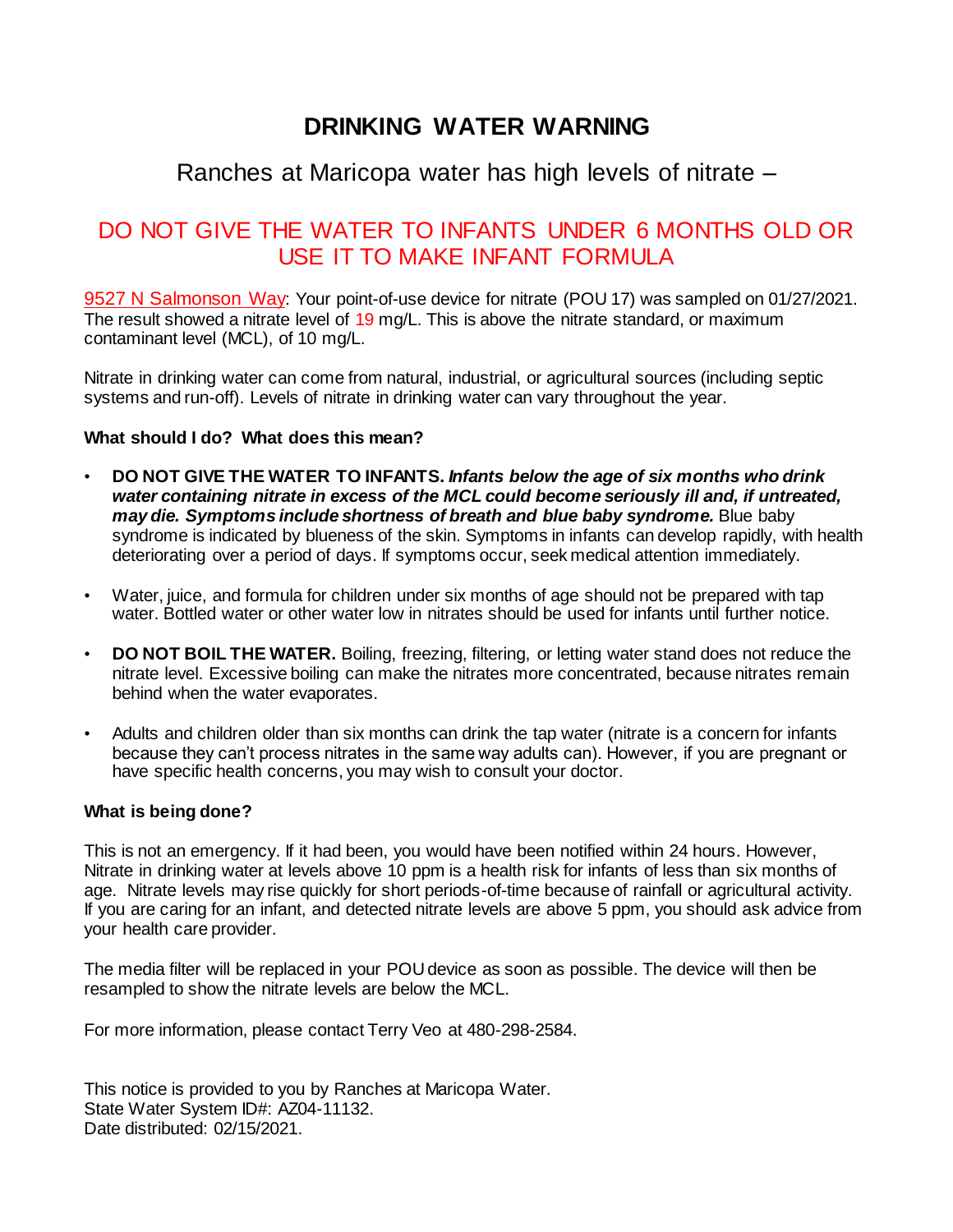## Ranches at Maricopa water has high levels of nitrate –

## DO NOT GIVE THE WATER TO INFANTS UNDER 6 MONTHS OLD OR USE IT TO MAKE INFANT FORMULA

9413 N Salmonson Way: Your point-of-use device for nitrate (POU 18) was sampled on 01/27/2021. The result showed a nitrate level of 19 mg/L. This is above the nitrate standard, or maximum contaminant level (MCL), of 10 mg/L.

Nitrate in drinking water can come from natural, industrial, or agricultural sources (including septic systems and run-off). Levels of nitrate in drinking water can vary throughout the year.

#### **What should I do? What does this mean?**

- **DO NOT GIVE THE WATER TO INFANTS.** *Infants below the age of six months who drink water containing nitrate in excess of the MCL could become seriously ill and, if untreated, may die. Symptoms include shortness of breath and blue baby syndrome.* Blue baby syndrome is indicated by blueness of the skin. Symptoms in infants can develop rapidly, with health deteriorating over a period of days. If symptoms occur, seek medical attention immediately.
- Water, juice, and formula for children under six months of age should not be prepared with tap water. Bottled water or other water low in nitrates should be used for infants until further notice.
- **DO NOT BOIL THE WATER.** Boiling, freezing, filtering, or letting water stand does not reduce the nitrate level. Excessive boiling can make the nitrates more concentrated, because nitrates remain behind when the water evaporates.
- Adults and children older than six months can drink the tap water (nitrate is a concern for infants because they can't process nitrates in the same way adults can). However, if you are pregnant or have specific health concerns, you may wish to consult your doctor.

#### **What is being done?**

This is not an emergency. If it had been, you would have been notified within 24 hours. However, Nitrate in drinking water at levels above 10 ppm is a health risk for infants of less than six months of age. Nitrate levels may rise quickly for short periods-of-time because of rainfall or agricultural activity. If you are caring for an infant, and detected nitrate levels are above 5 ppm, you should ask advice from your health care provider.

The media filter will be replaced in your POU device as soon as possible. The device will then be resampled to show the nitrate levels are below the MCL.

For more information, please contact Terry Veo at 480-298-2584.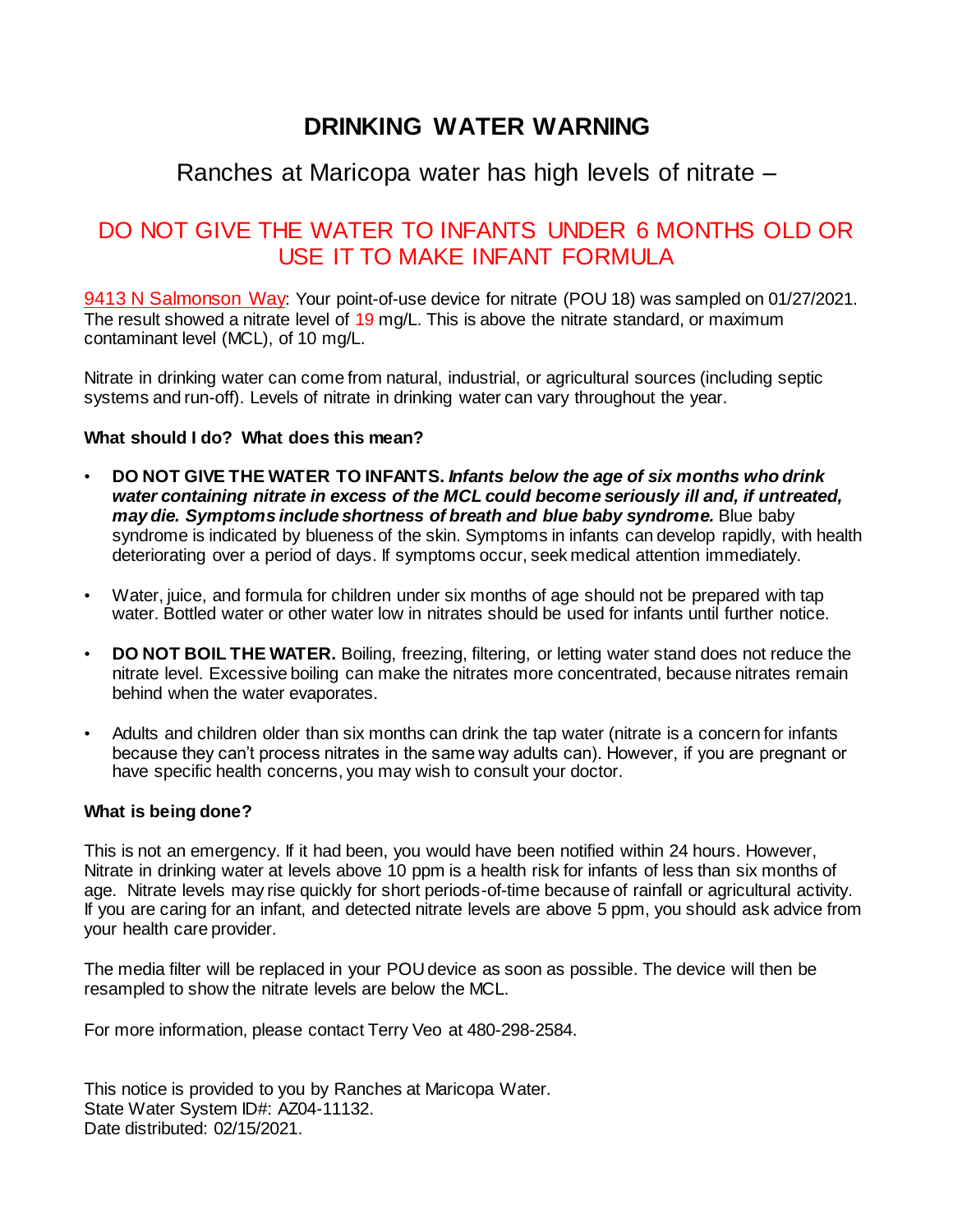## Ranches at Maricopa water has high levels of nitrate –

## DO NOT GIVE THE WATER TO INFANTS UNDER 6 MONTHS OLD OR USE IT TO MAKE INFANT FORMULA

9526 N Ranchette Way: Your point-of-use device for nitrate (POU 22) was sampled on 01/27/2021. The result showed a nitrate level of 16 mg/L. This is above the nitrate standard, or maximum contaminant level (MCL), of 10 mg/L.

Nitrate in drinking water can come from natural, industrial, or agricultural sources (including septic systems and run-off). Levels of nitrate in drinking water can vary throughout the year.

#### **What should I do? What does this mean?**

- **DO NOT GIVE THE WATER TO INFANTS.** *Infants below the age of six months who drink water containing nitrate in excess of the MCL could become seriously ill and, if untreated, may die. Symptoms include shortness of breath and blue baby syndrome.* Blue baby syndrome is indicated by blueness of the skin. Symptoms in infants can develop rapidly, with health deteriorating over a period of days. If symptoms occur, seek medical attention immediately.
- Water, juice, and formula for children under six months of age should not be prepared with tap water. Bottled water or other water low in nitrates should be used for infants until further notice.
- **DO NOT BOIL THE WATER.** Boiling, freezing, filtering, or letting water stand does not reduce the nitrate level. Excessive boiling can make the nitrates more concentrated, because nitrates remain behind when the water evaporates.
- Adults and children older than six months can drink the tap water (nitrate is a concern for infants because they can't process nitrates in the same way adults can). However, if you are pregnant or have specific health concerns, you may wish to consult your doctor.

#### **What is being done?**

This is not an emergency. If it had been, you would have been notified within 24 hours. However, Nitrate in drinking water at levels above 10 ppm is a health risk for infants of less than six months of age. Nitrate levels may rise quickly for short periods-of-time because of rainfall or agricultural activity. If you are caring for an infant, and detected nitrate levels are above 5 ppm, you should ask advice from your health care provider.

The media filter will be replaced in your POU device as soon as possible. The device will then be resampled to show the nitrate levels are below the MCL.

For more information, please contact Terry Veo at 480-298-2584.